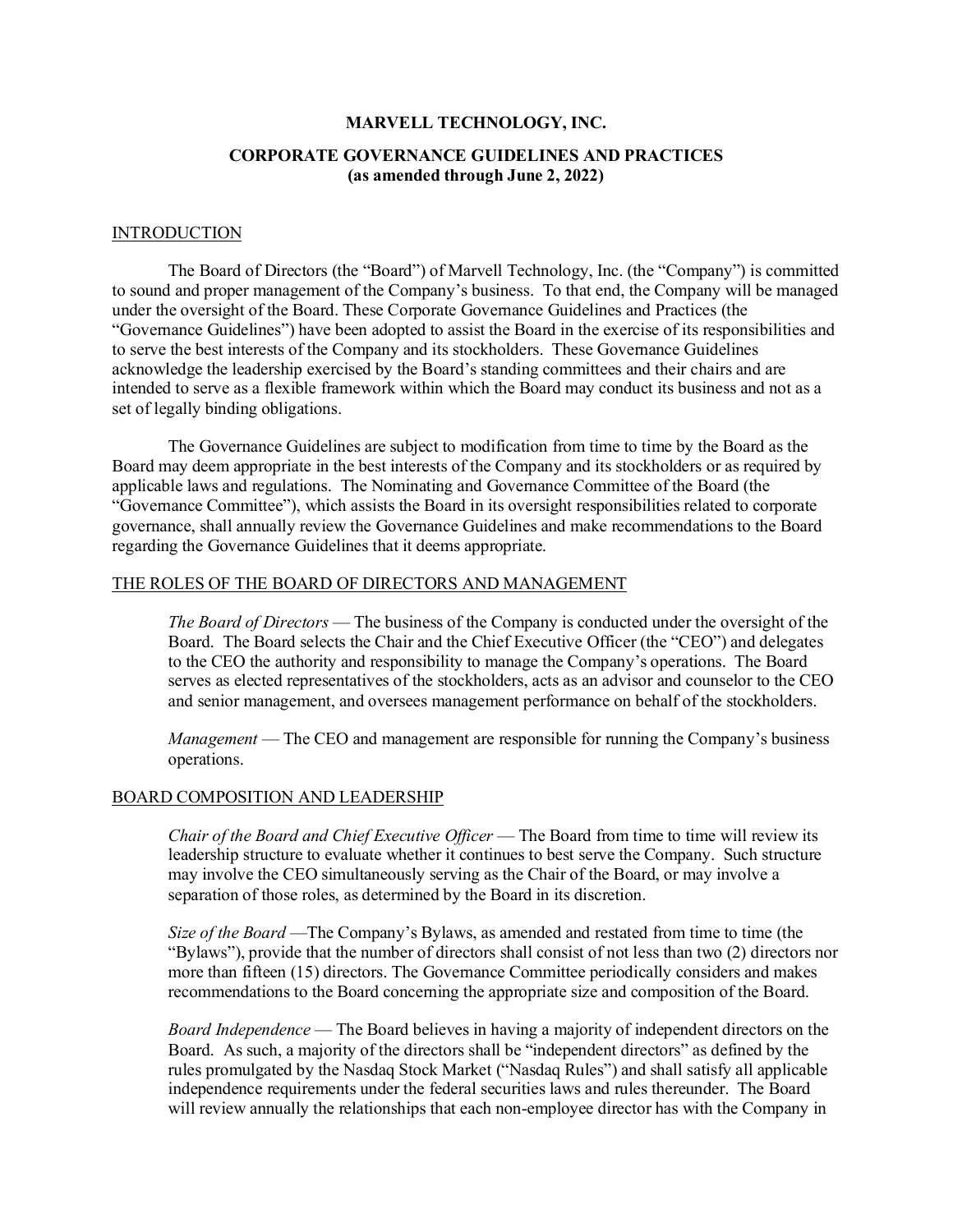order to evaluate their independence and shall, based upon the recommendation of the Governance Committee, make an affirmative determination regarding the independence of each non-employee director.

*Lead Independent Director* — If the Company has a member of management (or otherwise a nonindependent member) serving as Chair of the Board, it will appoint a Lead Independent Director (the "Lead Independent Director"). The Lead Independent Director will be selected by the majority vote of the independent directors of the Board.

The Lead Independent Director's duties will include the following:

- (i) develop the agenda for, call meetings, as needed, and moderate executive sessions of the Board's independent directors;
- (ii) help promote good communication between the independent directors and the Chair of the Board and/or the CEO;
- (iii) chair the meetings of the Board in the absence of the Chair of the Board;
- (iv) make recommendations to the Chair of the Board regarding the appropriate schedule of Board meetings, seeking to ensure that the independent directors can perform their duties responsibly while not interfering with the flow of the Company's operations;
- (v) jointly with the Chair of the Board set agendas for Board meetings and make recommendations to the Chair of the Board regarding the structure of Board meetings;
- (vi) make recommendations to the Chair of the Board in assessing the quality, quantity and timeliness of the flow of information from the Company's management that is necessary for the independent directors to effectively and responsibly perform their duties;
- (vii) coordinate with the Governance Committee and corporate counsel to promote a thorough annual self-assessment by the Board and its committees; and
- (viii) meet with major investors upon request.

In performing the duties described above, the Lead Independent Director is expected to consult with the chairs of the appropriate Board committees and solicit their participation. The name of the Lead Independent Director will be disclosed along with a means for stockholders to communicate with the independent directors.

*Board Membership Criteria* — The Governance Committee shall periodically review with the Board the appropriate skills and characteristics required of Board members given the current Board composition and in light of the Company's anticipated needs and strategic direction. The Board endeavors to comprise itself of individuals who have distinguished records of leadership and success in their arena of activity and who will make substantial contributions to Board operations. The Board's assessment of Board candidates includes, but is not limited to, consideration of relevant industry experience, general business experience, relevant financial experience, whether the candidate is free of conflicts and has the time required to be an active and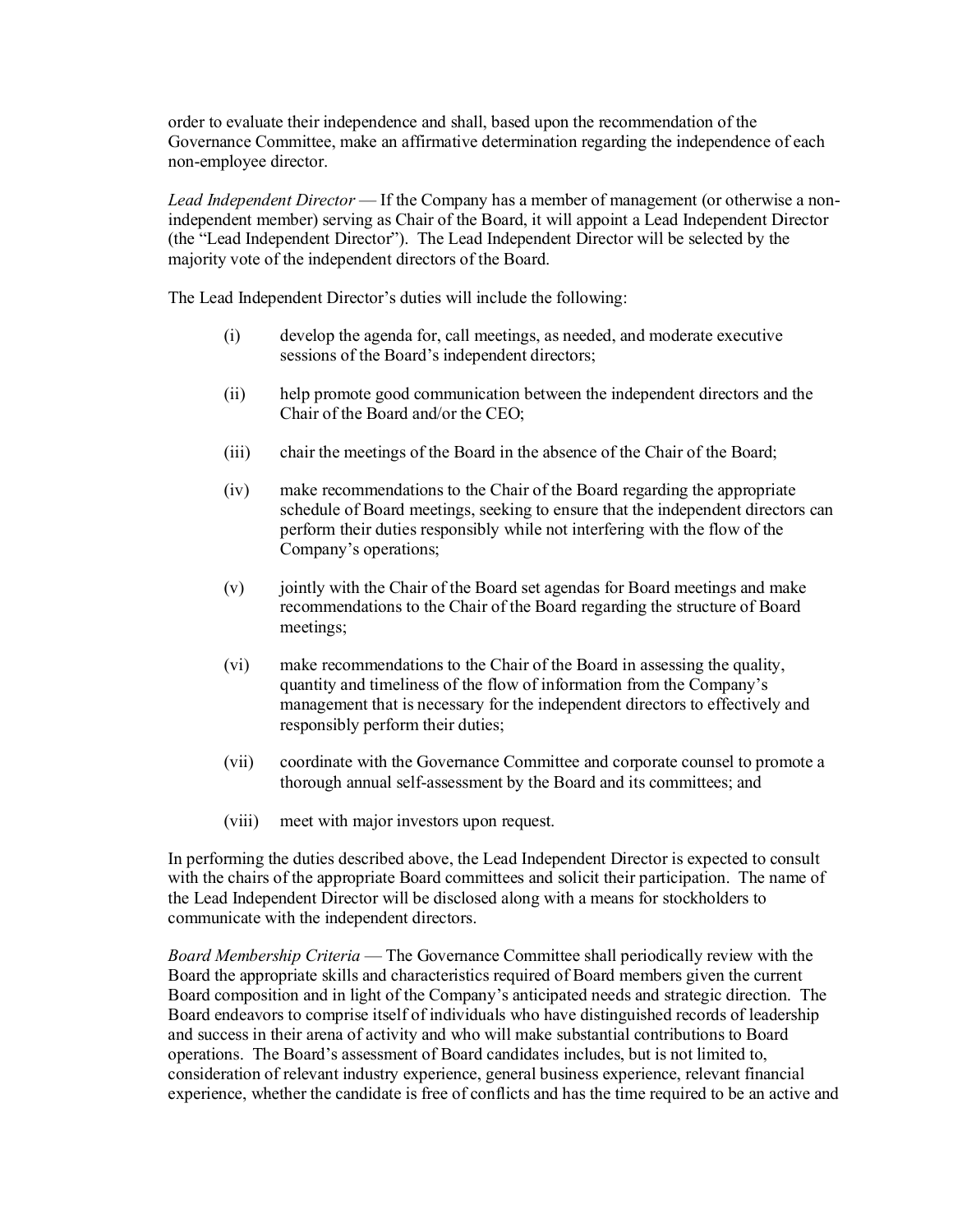engaged member of the Board, and compliance with independence and other qualifications necessary to comply with any applicable securities laws and the rules and regulations thereunder, and applicable listing rules. Specific consideration shall also be given to his or her: (i) personal and professional ethics and integrity; (ii) ability to work together with other directors, with full and open discussion and debate as an effective, collegial group; (iii) current knowledge and experience in the Company's business or operations, or contacts in the community in which the Company does business and in the industries relevant to its business, or substantial business, financial or industry-related experience; and (iv) willingness and ability to devote adequate time and attention to the Company's business. The Governance Committee may also consider such other factors as it may deem to be in the best interests of the Company and its stockholders, such as (i) diversity of perspective, opinion, experience and background of the proposed director, including the need for financial, business, academic, public sector or other expertise on the Board or its committees, as well as gender and ethnic diversity and (ii) an individual's skillset and experience together with those of other directors and potential directors compared to the Company's needs. The Governance Committee seeks to achieve a diversity of occupational and personal backgrounds on the Board and actively seeks out highly qualified diverse candidates (including women and minority candidates). A director's qualifications in light of these criteria is considered at least each time the director is re-nominated for Board membership.

*Director Tenure.* Directors are re-elected each year and the Board does not believe it should establish term limits because directors who have developed increasing insight into the Company and its operations over time provide an increasing contribution to the Board as a whole. To ensure the Board continues to generate new ideas and to operate effectively, the Governance Committee shall monitor performance and take steps as necessary regarding continuing director tenure*.*

*Selection of New Director Candidates* — Members of the Board will stand for election by the stockholders of the Company at the Company's annual stockholder meetings in accordance with the Bylaws. Each year, at the general meeting of stockholders, the Board will nominate a slate of director candidates for election by the stockholders. In accordance with the Bylaws, the Board will also be responsible for filling vacancies or newly-created directorships on the Board that may occur between annual meetings of stockholders. If a new director is appointed between annual meetings of stockholders, he or she shall be required to stand for election at the next annual meeting of stockholders. The Governance Committee is responsible for (i) screening and recommending candidates to the entire Board for Board membership and (ii) engaging in succession planning for the Board and key leadership roles on the Board and its committees.

*Majority Voting* — The Company has adopted majority voting in uncontested elections of directors and plurality voting in contested elections. In uncontested elections, directors are elected by a majority of the votes cast, which means that the number of shares voted "for" a director must exceed the number of shares voted "against" that director. Pursuant to the Company's Policies and Procedures for Evaluation of Director Candidates any director who is not elected by a majority of the votes cast is expected to tender his or her resignation. The Governance Committee will consider the offer to resign and recommend to the Board the action to be taken.

*Director Orientation and Continuing Education* — The Company provides directors with an orientation and education program to familiarize them with the Company's business operations and plans, industry trends and corporate governance practices, as well as periodic training events on issues facing the Company and on subjects that would assist the directors in discharging their duties.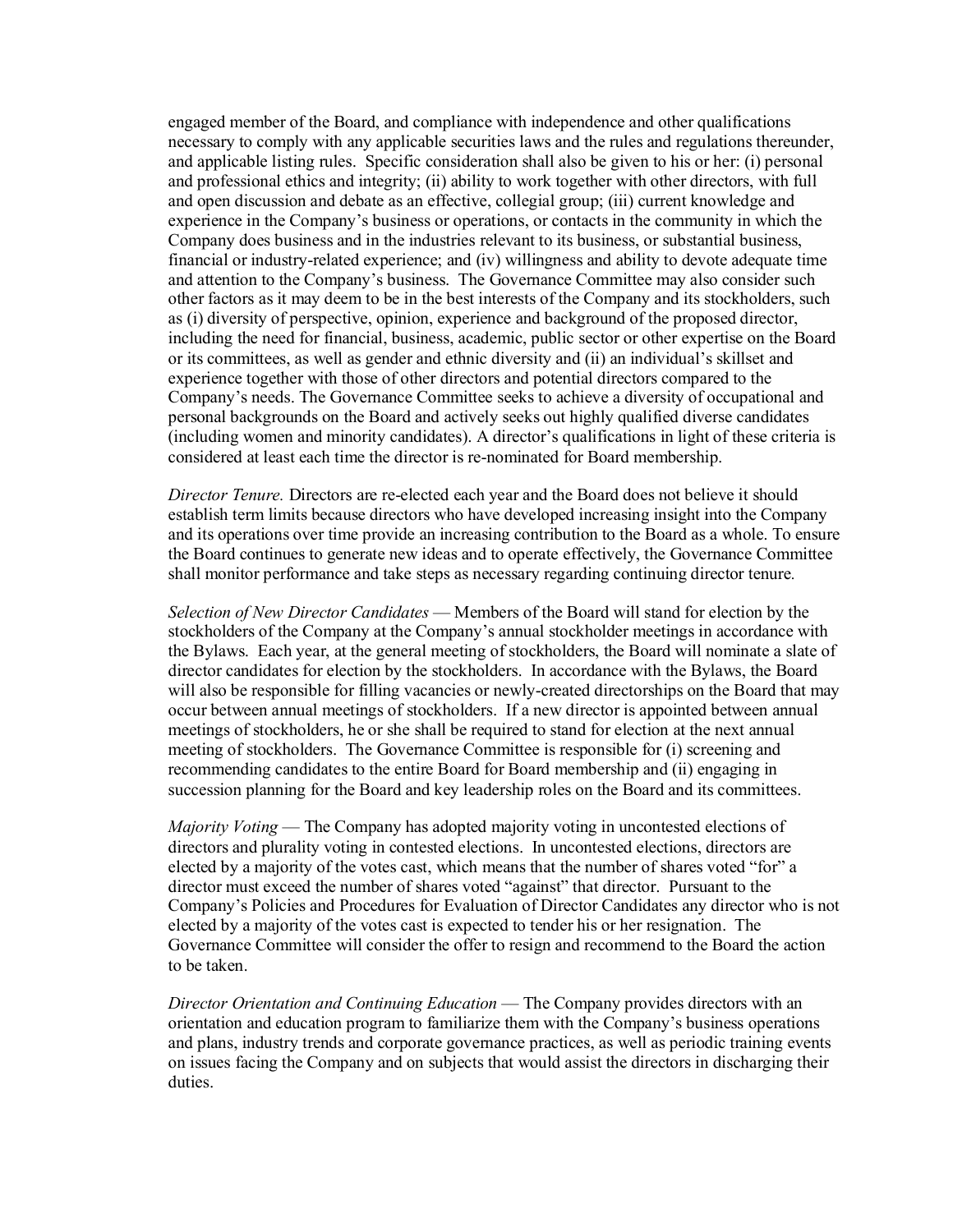*Directors Who Experience Change in Present Job Responsibilities or Other Relevant Circumstances* — When a director's principal occupation or business affiliation changes, including any director who is currently an officer or employee of the Company, or other circumstances arise which may raise questions about the director's continuing qualifications in relation to the *Board Membership Criteria* set forth above, then the director shall offer to tender his or her resignation. The Governance Committee will consider the offer to resign and recommend to the Board the action to be taken.

*Service On Other Boards* — Independent directors are encouraged to evaluate carefully the time required to serve on other boards (including private company and non-profit boards) taking into account board meeting attendance, preparation, participation and effectiveness on these boards. The Board believes that the Company's Chief Executive Officer should sit on no more than a total of two (2) public company boards, including the Company's Board. The Board further believes that other members of the Board should sit on no more than a total of four (4) publicly traded company boards (which shall not include subsidiary entities of publicly traded companies). The Board believes that directors who serve as CEO (or an executive officer) of another publicly traded company (other than on an interim basis) should sit on no more than a total of two (2) publicly traded company boards. Independent directors must advise the Chair of the Board or the Chair of the Governance Committee and receive approval from the Governance Committee before accepting an invitation to serve on another board (public, private or non-profit) to enable the Company to determine whether (i) any regulatory issues or potential conflicts are raised by the director accepting such an invitation and (ii) the director will have the time required for preparation, participation and attendance at Board meetings.

*Board Compensation Review* — The Board is responsible for determining the compensation for non-employee directors, and reviews the Board compensation program annually. The Governance Committee will periodically receive reports on the status of Board compensation in relation to other companies, as it deems appropriate, and is responsible for recommending to the Board changes in compensation for non-employee directors. The Company's employees shall not receive additional compensation from the Company for their service as members of the Board. It is the policy of the Company not to make any personal loans to its directors and executive officers.

*Stock Ownership Guidelines* — The Company shall maintain stock ownership guidelines for directors and officers that shall be periodically reviewed by the Governance Committee.

*Risk Management* — The Board provides oversight of the major risks facing the Company and may delegate risk oversight responsibility to one or more committees of the Board including, but not limited to, the Audit Committee, the Executive Compensation Committee and the Governance Committee.

*Strategic Planning* — The Board reviews the Company's long-term strategic plan at least annually and monitors the implementation of the strategic plan throughout the year.

*Board's Interaction With Stakeholders* — The CEO is responsible for maintaining effective communications with the Company's stakeholders, including stockholders, customers, employees, communities, suppliers, creditors, governments and corporate partners. It is the policy of the Board that management speaks for the Company. Individual board members may, from time to time at the request of management and as appropriate, meet or otherwise communicate with various stakeholders. Nothing in this provision shall be interpreted as preventing individual board members from meeting or communicating with stakeholders.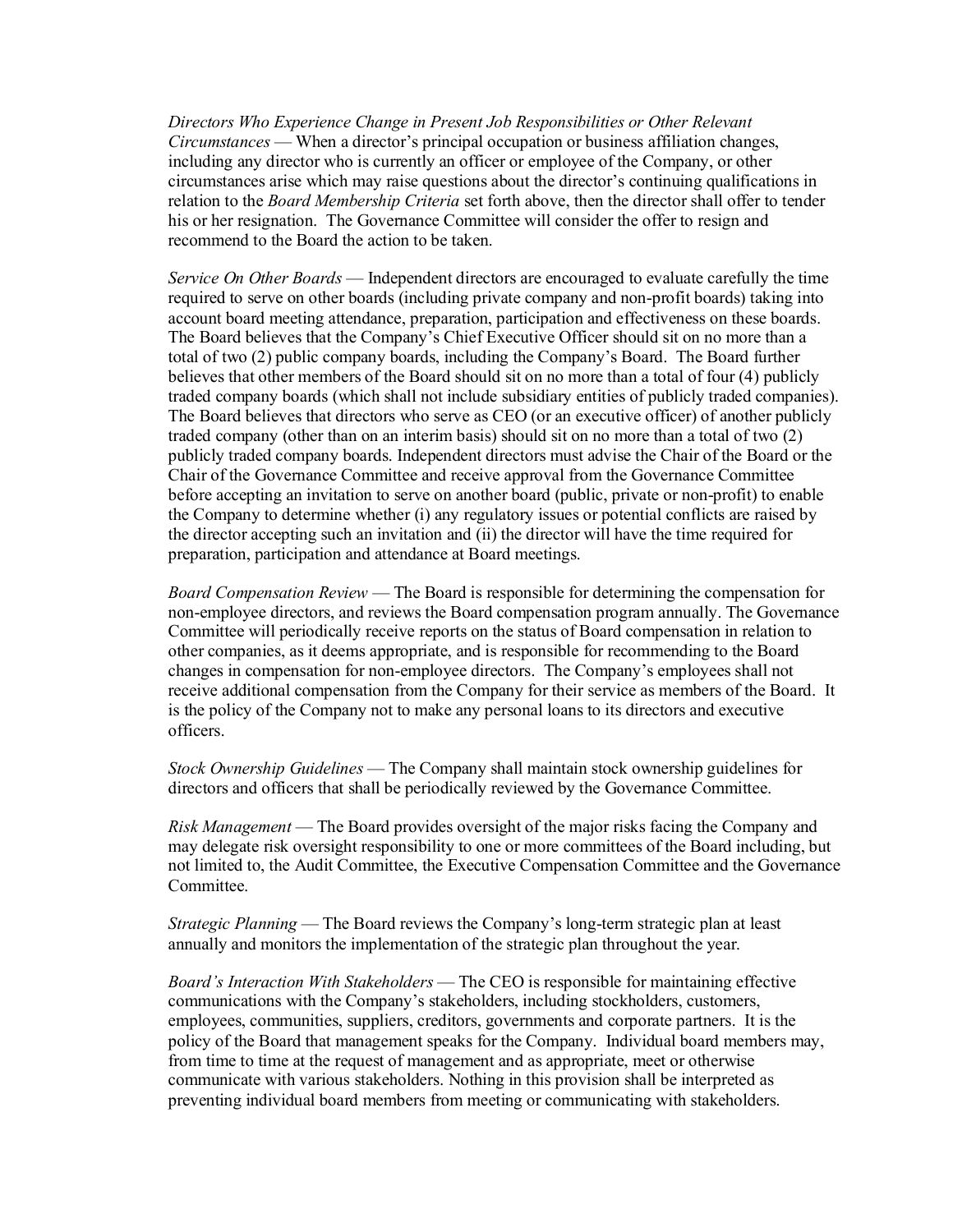Any interested party may send communications to the Board by sending a communication in writing to: Attn: General Counsel, Marvell Semiconductor, Inc., 5488 Marvell Lane, Santa Clara, California 95054. All correspondence must include a name and address in the written communication and indicate whether the party is a stockholder of the Company. The General Counsel (or other officer acting in such capacity) will compile all such communications and will forward them to the appropriate director or directors or committee of the Board based on the subject matter or to the director or directors to whom such communications is addressed. The following types of communications are considered inappropriate for delivery to directors, and will not be forwarded to them:

- communications regarding individual grievances or other interests that are personal to the party submitting the communication;
- communications regarding ordinary business operations; and
- communications that contain offensive, obscene or abusive content.

### BOARD OPERATIONS

*Frequency, Agenda, Length and Materials* — The Board shall meet at least four (4) times during each fiscal year. In addition to the regularly scheduled meetings, additional meetings may be called from time to time as determined by the needs of the business. The Chief Executive Officer and the Company's Secretary shall work with the Chair of the Board or the Lead Independent Director (if any), and other directors as necessary or requested, to establish the agenda for each Board meeting. Before each meeting, the Chair of the Board will review proposed agenda items that fall within the scope of responsibilities of a Board committee with the chair of that committee and distribute the agenda in advance to the Board. Any Board member may ask to include items on the agenda. Materials related to agenda items are given to the Board members sufficiently in advance to allow the members to prepare for discussing the items at the meeting. Sensitive subjects may be discussed at the meeting without distributing written materials in advance or at the meeting.

*Director Responsibilities* — Directors must exercise their business judgment to act in the best interests of the stockholders and the Company. In discharging this obligation, directors reasonably may rely on the advice, reports and opinions of the Company's executives, advisors and auditors. Directors are expected to attend and participate in all meetings of the Board and of committees on which they serve and to spend the time needed and prepare for and meet as frequently as necessary to discharge their responsibilities. Directors are expected to attend the general meeting of stockholders absent unusual circumstances.

*Confidentiality* — Directors must protect and hold confidential all non-public information that comes to them, from whatever source, in their capacity as a director of the Company, unless disclosure is authorized or required by law. Proceedings and deliberations of the Board and its committees are confidential.

*Board Presentations and Access to Employees* — Members of management may be invited to attend part or all of a Board meeting in order to participate in discussions. Generally, the executive responsible for an area of the Company's operations that the Board will be discussing will make a presentation to the Board. Board members will have complete access to all other members of management and Company employees in order to ensure that directors can ask any questions and receive all information necessary to perform their duties. Directors shall exercise reasonable judgment to ensure that their contact with management or other Company employees does not distract such persons from their jobs or disturb the business operations of the Company.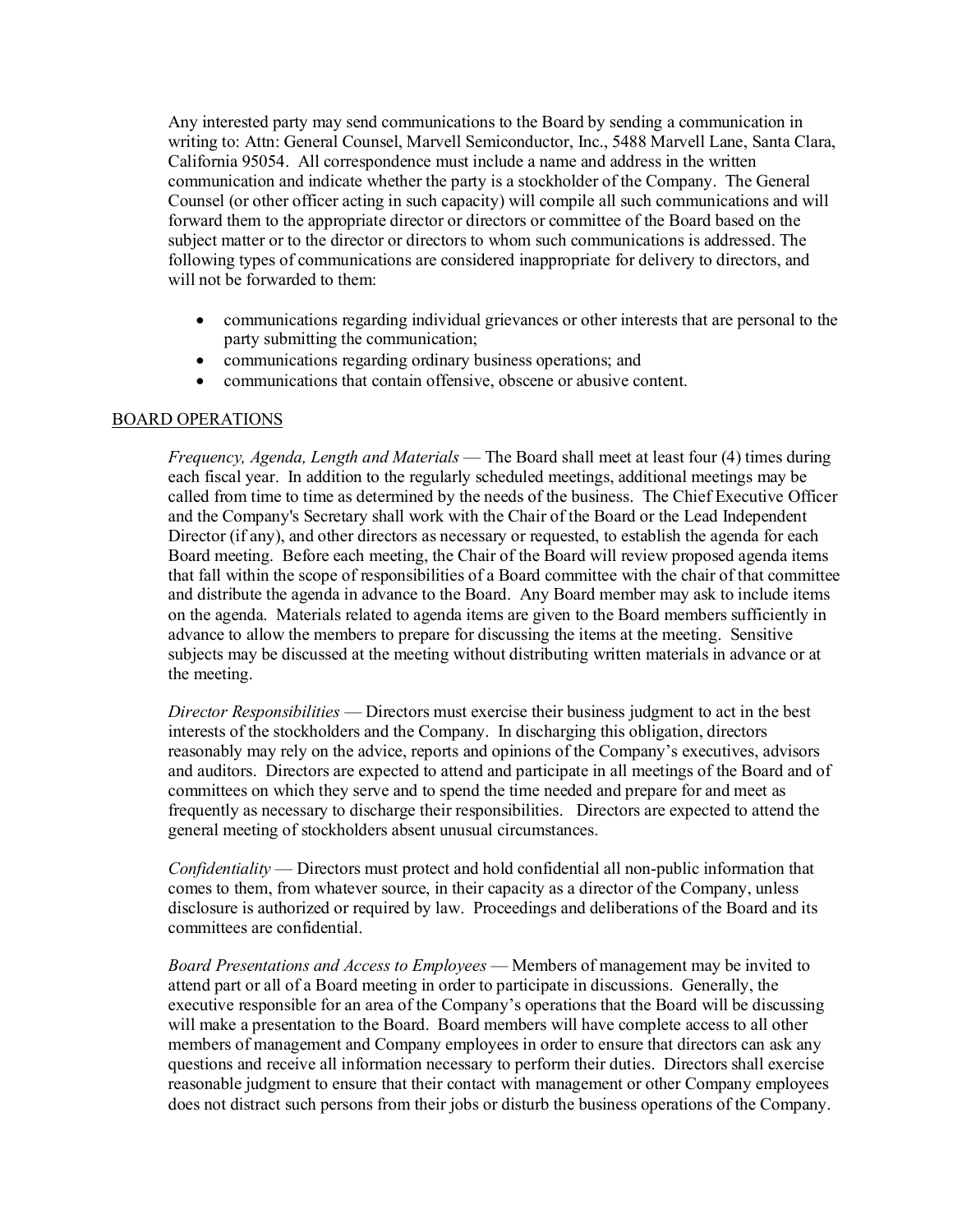*Board Access to Independent Advisors* — The Board and its committees may hire and seek advice from outside advisors as appropriate.

*Executive Sessions of Independent Directors* — Independent directors shall regularly meet in executive session after the conclusion of each regularly scheduled quarterly meeting independent of the Company's management. The Chair of the Board or Lead Independent Director, or another independent director in the absence of the Chair of the Board or Lead Independent Director, shall moderate these executive sessions and coordinate any required follow-up communications with management. The chairs of the Audit, Executive Compensation, and Governance Committees of the Board may chair executive sessions of the independent directors at which the principal items to be considered are within the scope of the committee chair's authority.

### BOARD COMMITTEES

*Committees* — The current committees of the Board are the Audit, Executive Compensation and Governance Committees. In addition, there is a subcommittee of the Executive Compensation Committee that deals with non-executive equity grants.

*Assignment and Term of Service of Committee Members* — The Board is responsible for the appointment of committee members and chairs, based on the recommendations of the Governance Committee. The Board shall review committee assignments annually and may reconstitute the committee memberships at any time at its discretion.

*Agenda, Frequency, Length and Reports of Committee Meetings* — The chair of each committee approves the agenda and schedule of meetings. Materials related to agenda items are given to the committee members sufficiently in advance to allow the members to prepare for discussing the items at the meeting. Sensitive subjects may be discussed at the meeting without distributing written materials in advance or at the meeting. The committee chairs report a summary of their meeting to the Board following each regular committee meeting.

*Membership* — Only independent directors may serve on the Audit, Executive Compensation, and Governance Committees, including any subcommittee thereof. Committee membership and the position of committee chair will not be rotated on a mandatory basis unless the Board determines that rotation is in the best interest of the Company.

The Board requires that each member of the Audit Committee be financially literate (i.e., able to read and understand fundamental financial statements, including a balance sheet, income statement and cash flow statement), as determined by the Board in its business judgment, or must become financially literate within a reasonable period of time after his or her appointment. Further, the Board requires that at least one of the members of the Audit Committee meets the "audit committee financial expert" requirements in accordance with applicable Nasdaq Rules and the rules and regulations of the SEC.

*Committee Self-Evaluations* —Annually, each committee of the Board will review its performance and charter and recommend to the Board any changes it deems appropriate.

### BOARD AND MANAGEMENT EVALUATION

*Formal Evaluation of the CEO and other Officers* — The Executive Compensation Committee shall review and approve corporate goals and objectives relevant to the compensation of the Company's designated executive officers and such other employees as shall be determined from